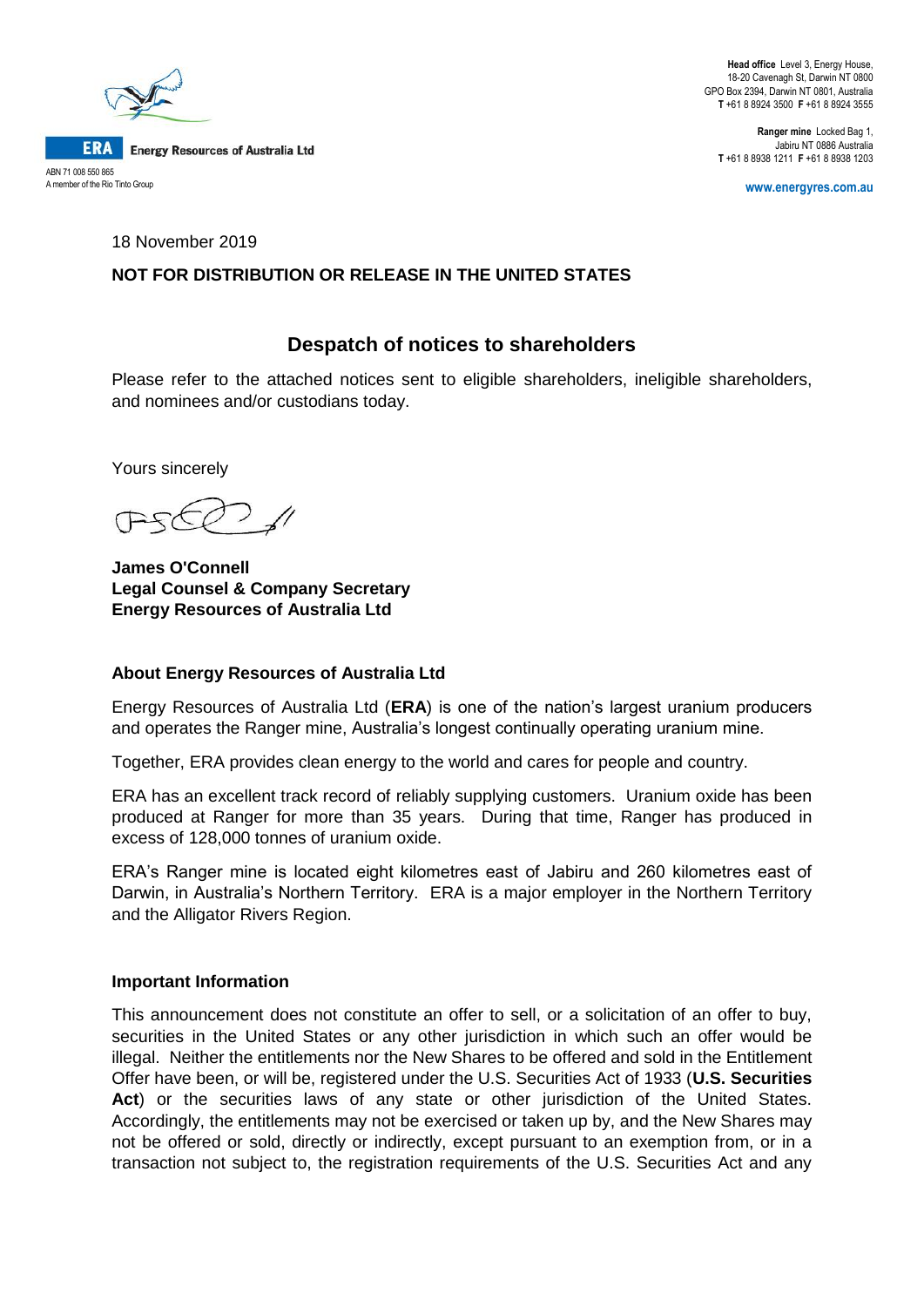

# **ERA** Energy Resources of Australia Ltd

other applicable securities law of any state or other jurisdiction of the United States. There will be no public offer of the entitlements or the New Shares in the United States.

This announcement may not be released or distributed in the United States.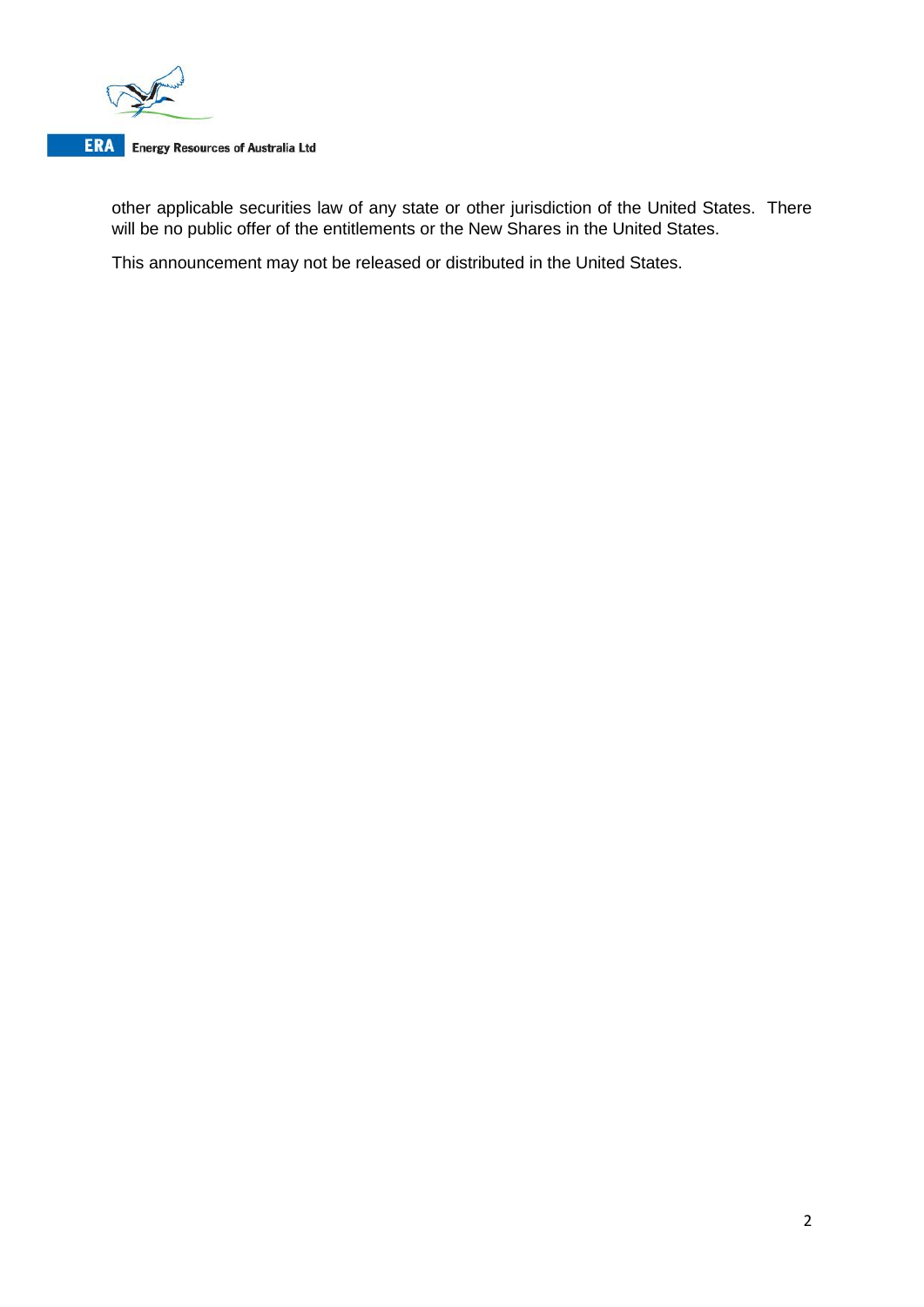

\*<br>\* London<br>Timografia

**ERA Energy Resources of Australia Ltd** ABN 71 008 550 865 A member of the Rio Tinto Group

**Head office** Level 3, Energy House, 18-20 Cavenagh St, Darwin NT 0800 GPO Box 2394, Darwin NT 0801, Australia **T** +61 8 8924 3500 **F** +61 8 8924 3555

**Ranger mine** Locked Bag 1, Jabiru NT 0886 Australia **T** +61 8 8938 1211 **F** +61 8 8938 1203

**www.energyres.com.au** 

ERA MR SAM SAMPLE FLAT 123 123 SAMPLE STREET THE SAMPLE HILL SAMPLE ESTATE SAMPLEVILLE VIC 3030

18 November 2019

#### **NOT FOR DISTRIBUTION OR RELEASE IN THE UNITED STATES**

Dear Shareholder

i<br>I

#### **PRO RATA RENOUNCEABLE ENTITLEMENT OFFER — NOTICE TO ELIGIBLE SHAREHOLDERS**

On Friday, 15 November 2019, Energy Resources of Australia Ltd (ACN 008 550 865/ASX: ERA) (**ERA** or **Company**) announced a fully underwritten 6.13 for 1 pro rata pro rata renounceable entitlement offer (**Entitlement Offer**) of new fully paid ERA ordinary shares (**New Shares**) to raise approximately A\$476 million (the **ASX Announcement**).

The offer price is A\$0.15 per New Share (**Offer Price**). The Offer Price represents a 38% discount to the 10-day volume weighted average price of \$0.24 per share (rounded to 2 decimal places) to Thursday, 14 November 2019.<sup>1</sup>

Proceeds from the Entitlement Offer, together with ERA's existing cash resources and expected future cash flows, will be used primarily for the purposes of funding rehabilitation of the Ranger Project Area.

The purpose of this letter is to give you advance notice of some of the key terms of the Entitlement Offer. Further details are included in the ASX Announcement and other materials released by the Company to the ASX on Friday, 15 November 2019.

#### **1. ENTITLEMENT OFFER OVERVIEW**

The Entitlement Offer is being made to Eligible Shareholders (as described below) to subscribe for 6.13 New Shares for every 1 existing fully paid ERA ordinary share held at 7.00pm Australian Eastern Daylight Time (**AEDT**) on Wednesday, 20 November 2019 (the **Record Date**), at the Offer Price. Shareholder approval is not required for the Entitlement Offer.

<sup>1</sup> The Offer Price represents a 8% discount to the theoretical ex-rights price (TERP) of \$0.16 per share (rounded to 2 decimal places) as at 14 November 2019. Note TERP is a theoretical calculation only and the actual price at which shares in ERA trade immediately after the ex date of the Entitlement Offer will depend on many factors and may not be equal to TERP.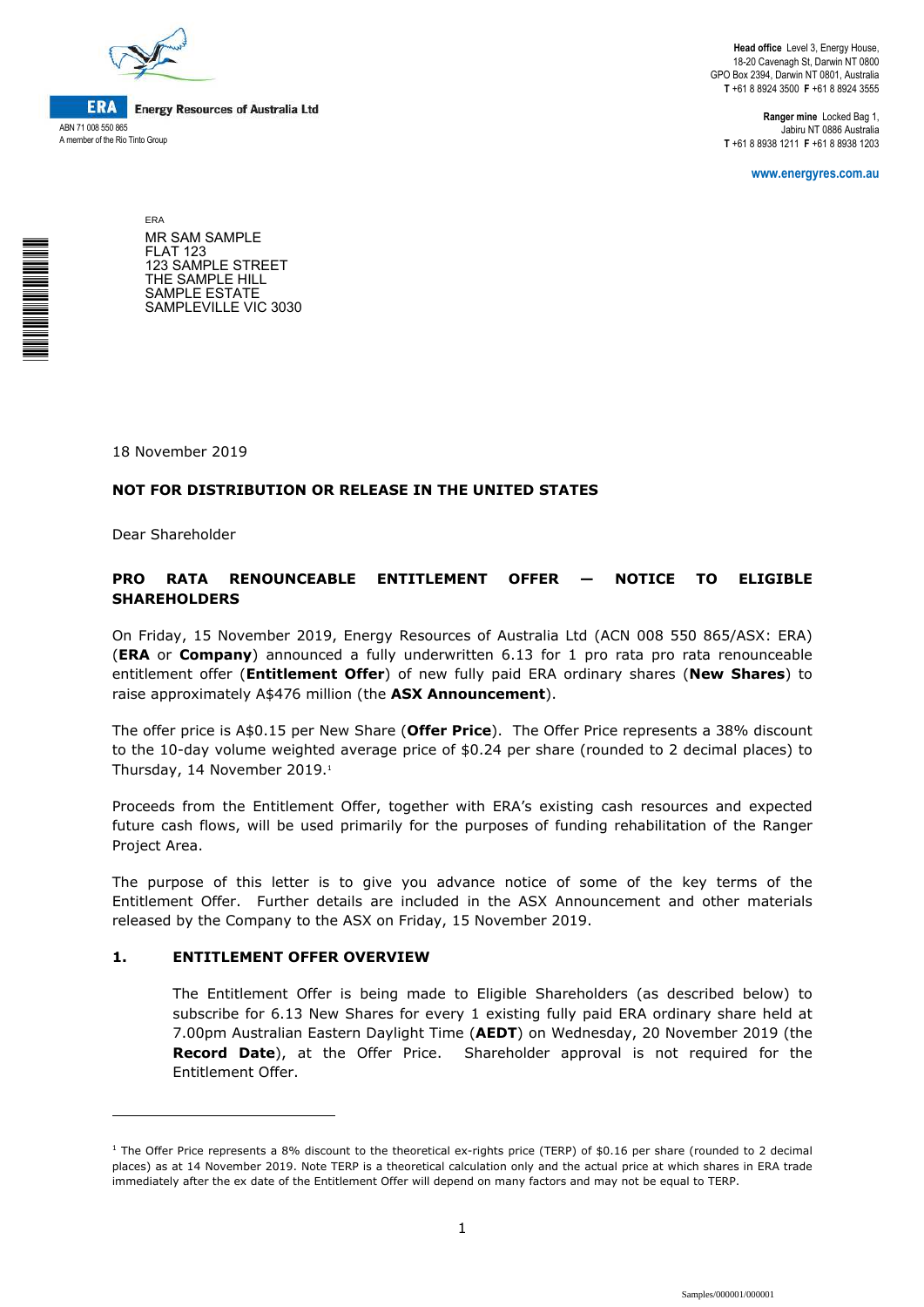

**Energy Resources of Australia Ltd** 

Approximately 3,174 million New Shares will be issued under the Entitlement Offer. The New Shares will rank equally with existing fully paid ordinary ERA shares as from their time of issue.

Eligible Shareholders who take up their entitlements in full may also apply at the Offer Price for New Shares relating to entitlements not taken up under the Entitlement Offer (**Shortfall Facility**). New Shares which are not taken up under this Shortfall Facility will then be offered to institutional and/or sophisticated investors at an issue price that is not less than the Offer Price by Euroz Securities Limited, the broker to the Entitlement Offer (**Shortfall Bookbuild**). Any remaining New Shares, not placed through this Shortfall Bookbuild, subject to the Underwriting Agreement, will then be acquired by the underwriter.

ASIC has granted relief from Australia's takeover laws (Chapter 6 of the *Corporations Act 2001* (Cth) (**Corporations Act**)), which enables Eligible Shareholders to participate in the Shortfall Facility even if by doing so the number of New Shares issued to them would result in the takeover law threshold under section 606 of the Corporations Act being exceeded.

The Entitlement Offer is fully underwritten by North Limited, a wholly-owned subsidiary of Rio Tinto.<sup>2</sup> Rio Tinto has committed to subscribe for its 68.39% entitlement in full.

The Entitlement Offer is being made without a prospectus in accordance with section 708AA of the Corporations Act as modified by ASIC Corporations (Non-Traditional Rights Issues) Instrument 2016/84 (**ASIC Instrument**). All references in this document to the Corporations Act are references to the Corporations Act as modified by the ASIC Instrument.

#### **2. ELIGIBLE SHAREHOLDERS**

i<br>I

**Eligible Shareholders** are those holders of ERA shares who:

- are registered as a holder of ERA shares as at the Record Date, being 7.00pm (AEDT) on Wednesday, 20 November 2019; and
- as at the Record Date, have a registered address on the share register in Australia, New Zealand or Singapore.

Holders of ERA shares as at the Record Date who do not have a registered address on the share register in Australia, New Zealand or Singapore are ineligible shareholders (**Ineligible Shareholders**). The Entitlement Offer is not being extended to any shareholders with a registered address outside Australia, New Zealand or Singapore.

<sup>&</sup>lt;sup>2</sup> As at the date of this notice, Rio Tinto through two wholly-owned subsidiaries, North Limited and Peko-Wallsend Pty Ltd owns 68.39% of the issued shares in ERA.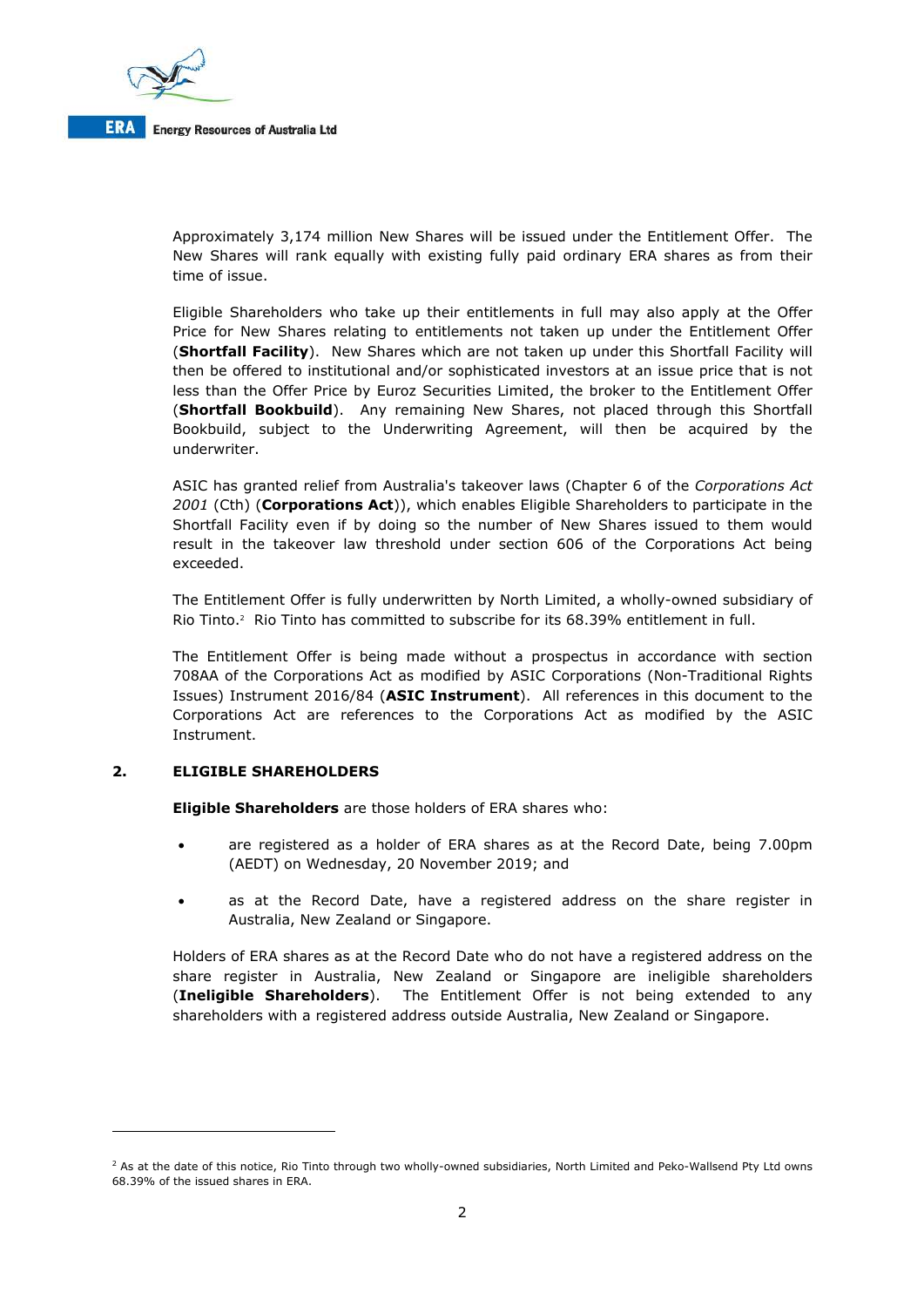

# **3. OFFER BOOKLET**

This letter is not an offer document but rather an advance notice of some key terms and conditions of the Entitlement Offer. An offer information booklet in relation to the Entitlement Offer (**Offer Booklet**) was lodged with ASX on Friday, 15 November 2019.

Eligible Shareholders will be mailed an Offer Booklet, together with a personalised Entitlement and Acceptance Form which contains details of your entitlement, on or around Friday, 22 November 2019. You should read the Offer Booklet carefully in full before deciding whether to participate in the Entitlement Offer.

#### **4. ACTION REQUIRED BY ELIGIBLE SHAREHOLDERS**

Your entitlement may have value and it is important you determine whether (in whole or in part) to take up, transfer, sell or do nothing in respect of your entitlement. You should ensure that you understand the tax consequences of any action that you take or of doing nothing. If, after reading the Offer Booklet, you have any questions about the Entitlement Offer or whether to subscribe for New Shares, you should seek professional advice from your stockbroker, financial adviser, accountant or other professional adviser.

If an Eligible Shareholder takes no action, they will not be issued New Shares, their entitlements will lapse, they will not receive or be entitled to any payment or value for their lapsed entitlements, and their shareholding in ERA will be diluted.

#### **5. CAPITAL STRUCTURE**

Subject to the rounding up of fractional entitlements and assuming all New Shares offered under the Entitlement Offer are issued, the capital structure of the Company following the issue of New Shares under the Entitlement Offer is expected to be as follows:

| Total shares on issue after completion of the Entitlement Offer | 3,691,379,692 |
|-----------------------------------------------------------------|---------------|
| New Shares proposed to be issued under the Entitlement Offer    | 3,173,654,630 |
| Shares on issue                                                 | 517,725,062   |
| Event                                                           | <b>Shares</b> |

#### **6. INDICATIVE TIMETABLE FOR ENTITLEMENT OFFER**

The key dates for the Entitlement Offer are as follows:

| <b>Event</b>                                                               | <b>Date</b>              |
|----------------------------------------------------------------------------|--------------------------|
| Announcement of the Entitlement Offer (including<br>Investor Presentation) | Friday, 15 November 2019 |
| ASX release of Offer Booklet, Cleansing Statement and<br>Appendix 3B       | Friday, 15 November 2019 |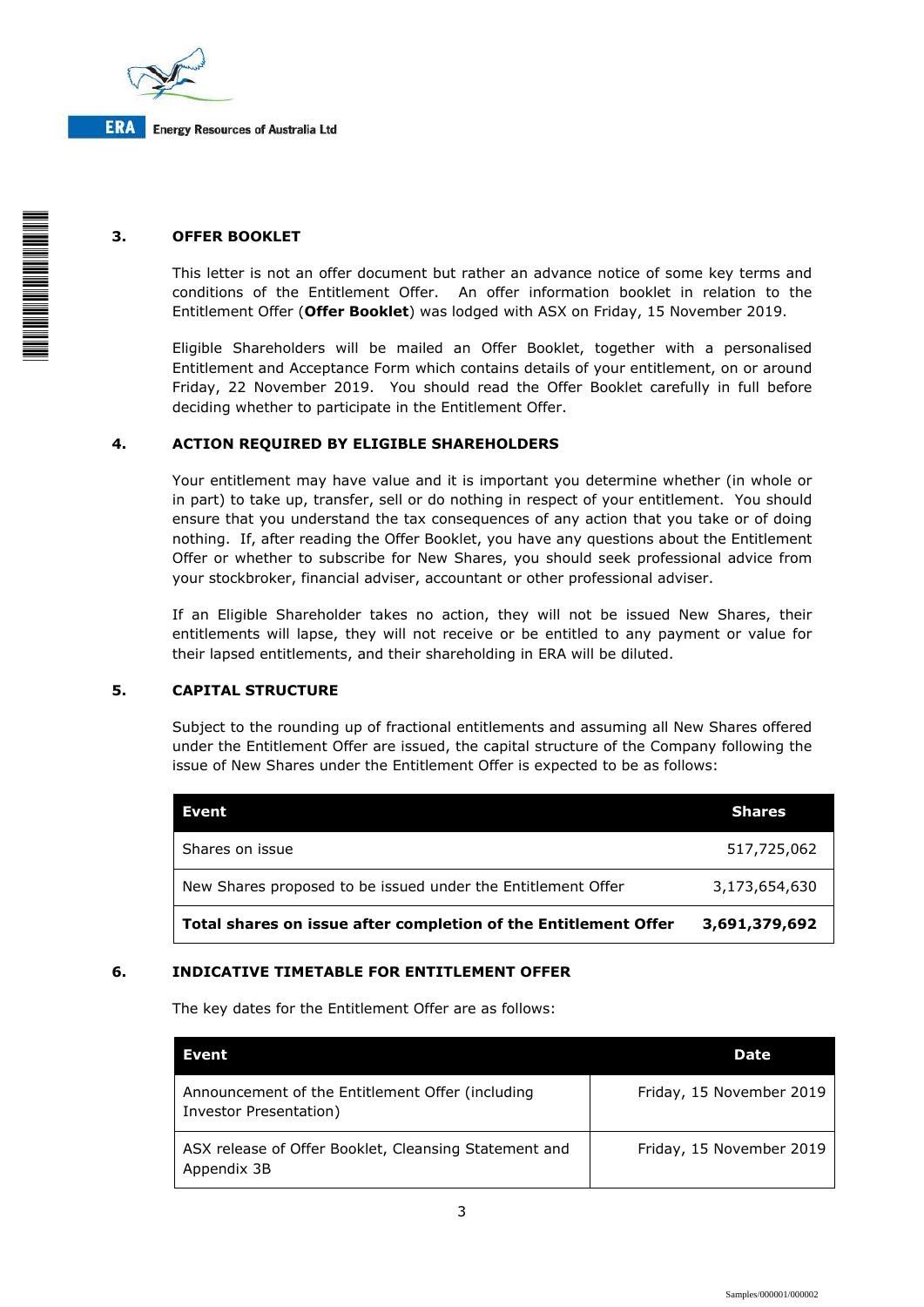

# **ERA** Energy Resources of Australia Ltd

| <b>Event</b>                                                                                                                             | <b>Date</b>                                     |
|------------------------------------------------------------------------------------------------------------------------------------------|-------------------------------------------------|
| Notice sent to all shareholders                                                                                                          | Monday, 18 November 2019                        |
| Ex date                                                                                                                                  | Tuesday, 19 November 2019                       |
| Entitlements trading on ASX begins on deferred<br>settlement basis                                                                       | Tuesday, 19 November 2019                       |
| Record date for eligibility in the Entitlement Offer                                                                                     | 7:00pm (AEDT) on Wednesday<br>20 November 2019  |
| Entitlement Offer opens                                                                                                                  | Friday, 22 November 2019                        |
| Mailing of personalised Entitlement and Acceptance<br>Form and the Offer Booklet to Eligible Shareholders, and<br>entitlements allocated | Friday, 22 November 2019                        |
| Entitlement trading on ASX on normal settlement basis<br>begins                                                                          | Monday, 25 November 2019                        |
| Entitlement trading on ASX ends                                                                                                          | Wednesday, 4 December 2019                      |
| New Shares under the Entitlement Offer commence<br>trading on ASX on deferred settlement basis                                           | Thursday, 5 December 2019                       |
| Last day to extend the Entitlement Offer closing date                                                                                    | Friday, 6 December 2019                         |
| Entitlement Offer closes                                                                                                                 | 5:00pm (AEDT) on Wednesday,<br>11 December 2019 |
| Determination of allocation under Shortfall Facility and<br>Shortfall Bookbuild                                                          | Friday, 13 December 2019                        |
| Notification of shortfall to ASX                                                                                                         | Monday, 16 December 2019                        |
| Issue of the New Shares under the Entitlement Offer                                                                                      | Wednesday, 18 December 2019                     |
| New Shares under the Entitlement Offer commence<br>trading on ASX on a normal settlement basis                                           | Thursday, 19 December 2019                      |
| Despatch of holding statements for New Shares under<br>the Entitlement Offer                                                             | Thursday, 19 December 2019                      |

*\*ERA, in conjunction with the Underwriter, reserves the right, subject to the Corporations Act, ASX Listing Rules and other applicable laws to withdraw or vary the dates of the Entitlement Offer at its discretion and without notice. In particular, ERA reserves the right to extend the closing date of the Entitlement Offer or accept late applications, either generally or in particular cases, without prior notice. The commencement of quotation of New Shares is subject to confirmation from ASX.*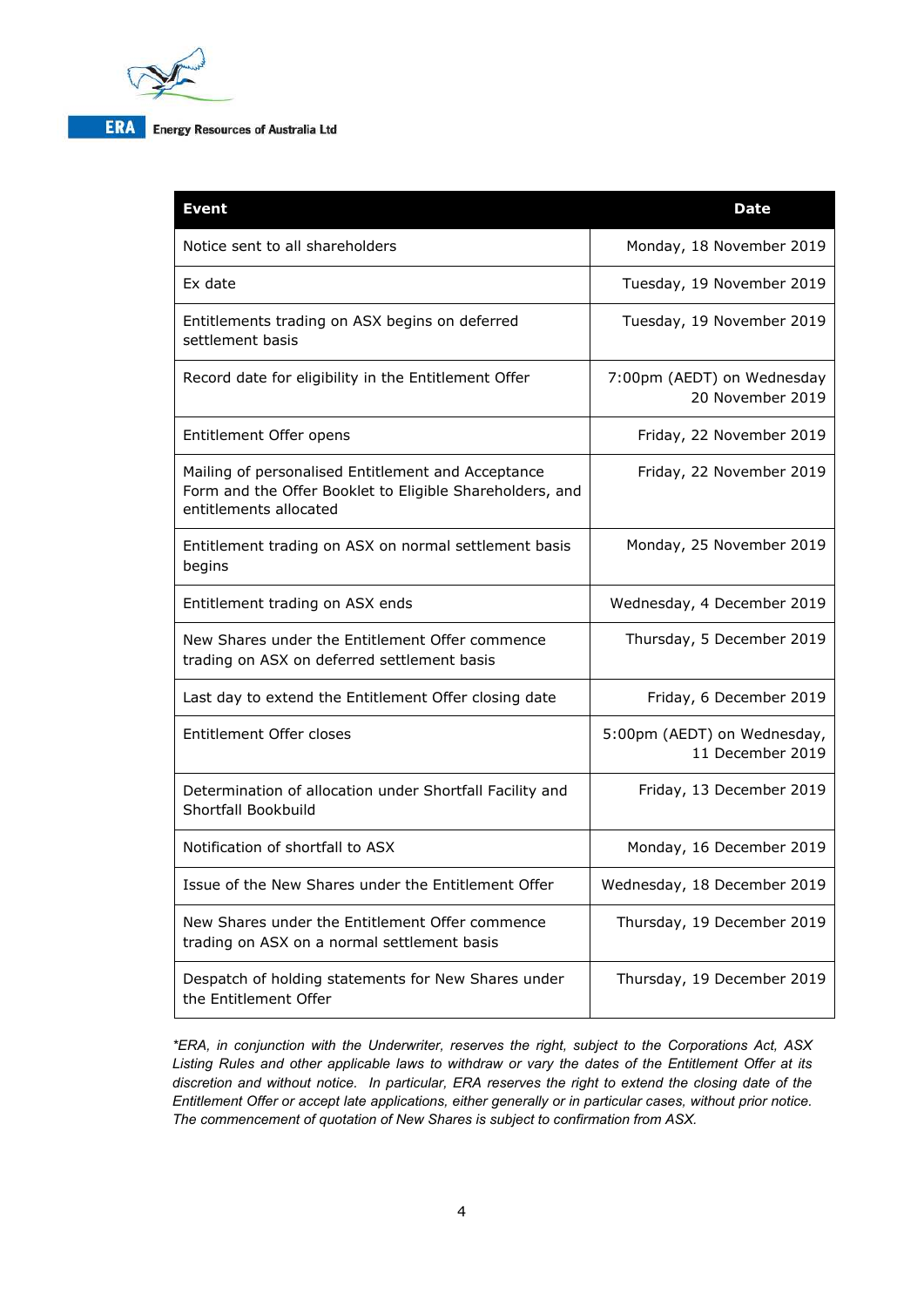

# **7. ENQUIRIES**

For further information on the Entitlement Offer, please call the ERA Offer Information Line on 1300 221 495 toll free (within Australia) or +61 3 9415 4006 (from outside Australia) between 8.30am to 5.00pm (AEDT) Monday to Friday during the Entitlement Offer period, and read the Offer Booklet when available. If you have any further questions, you should contact your stockbroker, financial adviser, accountant or other independent professional adviser.

Yours sincerely

**James O'Connell Legal Counsel & Company Secretary Energy Resources of Australia Ltd**

#### Important information

This letter is issued by Energy Resources of Australia Ltd. This letter is not a prospectus or offering document under Australian law or under any other law. It is for information purposes only and does not constitute an offer, invitation or recommendation to subscribe for, retain, purchase or sell any securities in the Company in any jurisdiction. This letter does not constitute financial product advice and does not and will not form part of any contract for the acquisition of ERA ordinary shares.

This letter does not constitute an offer to sell, or a solicitation of an offer to buy, securities in the United States or any other jurisdiction in which such an offer would be illegal. Neither the entitlements nor the New Shares to be offered and sold in the Entitlement Offer have been, or will be, registered under the U.S. Securities Act of 1933 (**U.S. Securities Act**) or the securities laws of any state or other jurisdiction of the United States. Accordingly, the entitlements may not be exercised or taken up by, and the New Shares may not be offered or sold, directly or indirectly, except pursuant to an exemption from, or in a transaction not subject to, the registration requirements of the U.S. Securities Act and any other applicable securities law of any state or other jurisdiction of the United States. There will be no public offer of the entitlements or the New Shares in the United States.

This letter may not be released or distributed in the United States.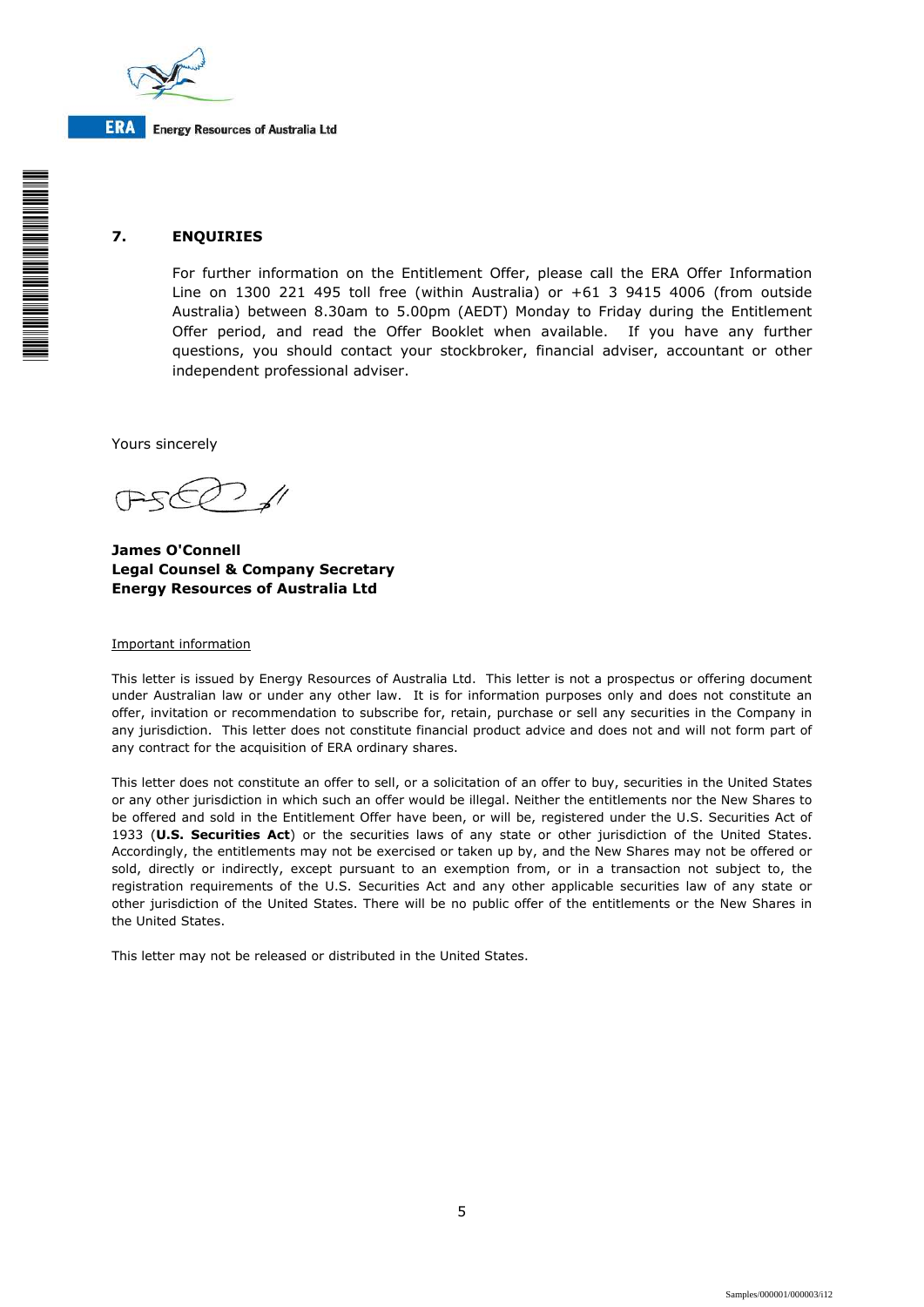

**ERA Energy Resources of Australia Ltd** 

ABN 71 008 550 865 A member of the Rio Tinto Group

\*<br>\* London<br>Timografia

**Head office** Level 3, Energy House, 18-20 Cavenagh St, Darwin NT 0800 GPO Box 2394, Darwin NT 0801, Australia **T** +61 8 8924 3500 **F** +61 8 8924 3555

**Ranger mine** Locked Bag 1, Jabiru NT 0886 Australia **T** +61 8 8938 1211 **F** +61 8 8938 1203

**www.energyres.com.au** 

ERA MR SAM SAMPLE FLAT 123 123 SAMPLE STREET THE SAMPLE HILL SAMPLE ESTATE SAMPLEVILLE VIC 3030

18 November 2019

Dear Shareholder

#### **ENERGY RESOURCES OF AUSTRALIA – RENOUNCEABLE ENTITLEMENT OFFER – NOTICE TO INELIGIBLE SHAREHOLDERS**

On Friday, 15 November 2019, Energy Resources of Australia Ltd (ACN 008 550 865/ASX: ERA) (**ERA** or the **Company**) announced a fully underwritten 6.13 for 1 pro rata renounceable entitlement offer (**Entitlement Offer**) of new fully paid ERA ordinary shares (**New Shares**) at an offer price of A\$0.15 per New Share (**Offer Price**) to raise approximately A\$476 million (the **ASX Announcement**).

Proceeds from the Entitlement Offer, together with ERA's existing cash resources and expected future cash flows, will be used primarily for the purposes of funding rehabilitation of the Ranger Project Area.

This letter is to inform you about the Entitlement Offer, and to explain why you will not be able to subscribe for New Shares under the Entitlement Offer. This letter is not an offer to issue entitlements of New Shares to you, nor an invitation for you to apply for entitlements or New Shares. **You are not required to do anything in response to this letter.**

#### **1. DETAILS OF THE ENTITLEMENT OFFER**

The Entitlement Offer is being made to Eligible Shareholders (as described below) to subscribe for 6.13 New Shares for every 1 existing fully paid ERA ordinary share held at 7.00pm Australian Eastern Daylight Time (**AEDT**) on Wednesday, 20 November 2019 (the **Record Date**), at the Offer Price.

Approximately 3,174 million New Shares will be issued under the Entitlement Offer. The New Shares will rank equally with existing fully paid ordinary ERA shares as from their time of issue.

Eligible Shareholders who take up their entitlements in full may also apply at the Offer Price for New Shares relating to entitlements not taken up under the Entitlement Offer (**Shortfall Facility**). New Shares which are not taken up under this Shortfall Facility will then be offered to institutional and/or sophisticated investors at an issue price that is not less than the Offer Price by Euroz Securities Limited, the broker to the Entitlement Offer (**Shortfall Bookbuild**).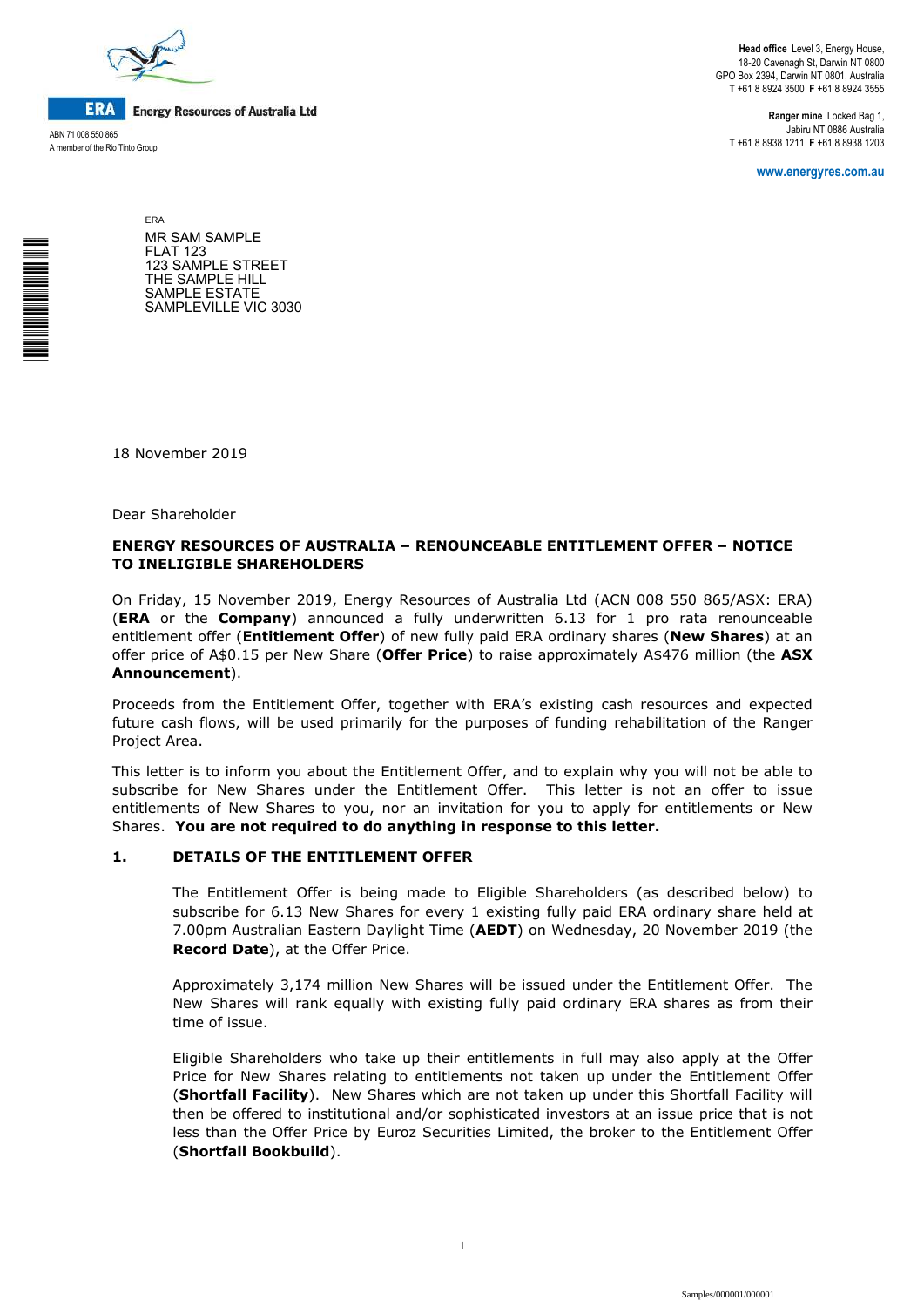

The Entitlement Offer is fully underwritten by North Limited, a wholly-owned subsidiary of Rio Tinto<sup>1</sup>. Rio Tinto has committed to subscribe for its 68.39% entitlement in full.

An offer information booklet in relation to the Entitlement Offer (**Offer Booklet**) was lodged with ASX on Friday, 15 November 2019.

# **2. ELIGIBILITY CRITERIA**

**Eligible Shareholders** are those holders of ERA shares who:

- (a) are registered as a holder of ERA shares as at the Record Date, being 7.00pm (AEDT) on Wednesday, 20 November 2019; and
- (b) as at the Record Date, have a registered address on the share register in Australia, New Zealand or Singapore.

A shareholder who is not an Eligible Shareholder (**Ineligible Shareholder**) will not be eligible to participate in the Entitlement Offer.

ERA has decided, pursuant to ASX Listing Rule 7.7.1(a) and section  $9A(3)(a)$  of the *Corporations Act 2001* (Cth) (**Corporations Act**), that it is unreasonable to make or extend offers under the Entitlement Offer to holders of shares who have registered addresses outside of Australia, New Zealand or Singapore, having regard to the relatively small number of shares held by such holders in those places and the relatively low number and value of the New Shares that they would be offered, and the potential cost of complying with the relevant legal and regulatory requirements in those places.

Unfortunately, according to the register of members of the Company as at the date of this letter, you do not satisfy the eligibility criteria for an Eligible Shareholder stated above. If your registered address remains unchanged on the Record Date, you will not be eligible to participate in the Entitlement Offer. Accordingly, in compliance with ASX Listing Rule 7.7.1(b) and section 9A(3)(b) of the Corporations Act, the Company wishes to advise you that it will not be extending the Entitlement Offer to you and you will not be able to subscribe for New Shares under the Entitlement Offer. You will not be sent the documents relating to the Entitlement Offer.

#### **3. WHAT WILL HAPPEN TO YOUR ENTITLEMENT?**

i<br>I

Although you will not be entitled to participate in the Entitlement Offer, the Company has appointed BurnVoir Corporate Finance Limited (ACN 097 814 134 – AFSL No. 247387) to act as nominee (**Nominee**) for the Ineligible Shareholders. Subject to demand for them, the Nominee will arrange for the sale of the entitlements which would have been offered to the Ineligible Shareholders had they been eligible to participate in the Entitlement Offer.

If there is a viable market for entitlements and a premium over the expenses of their sale can be made, the Nominee will arrange the sale of the entitlements which would have been attributable to Ineligible Shareholders. The net proceeds of the sale of these entitlements (after deducting brokerage commission and other expenses) will then be remitted as soon as practicable to the Ineligible Shareholders, in the same proportions as

<sup>&</sup>lt;sup>1</sup> As at the date of this notice, Rio Tinto through two wholly-owned subsidiaries, North Limited and Peko-Wallsend Pty Ltd owns 68.39% of the issued shares in ERA.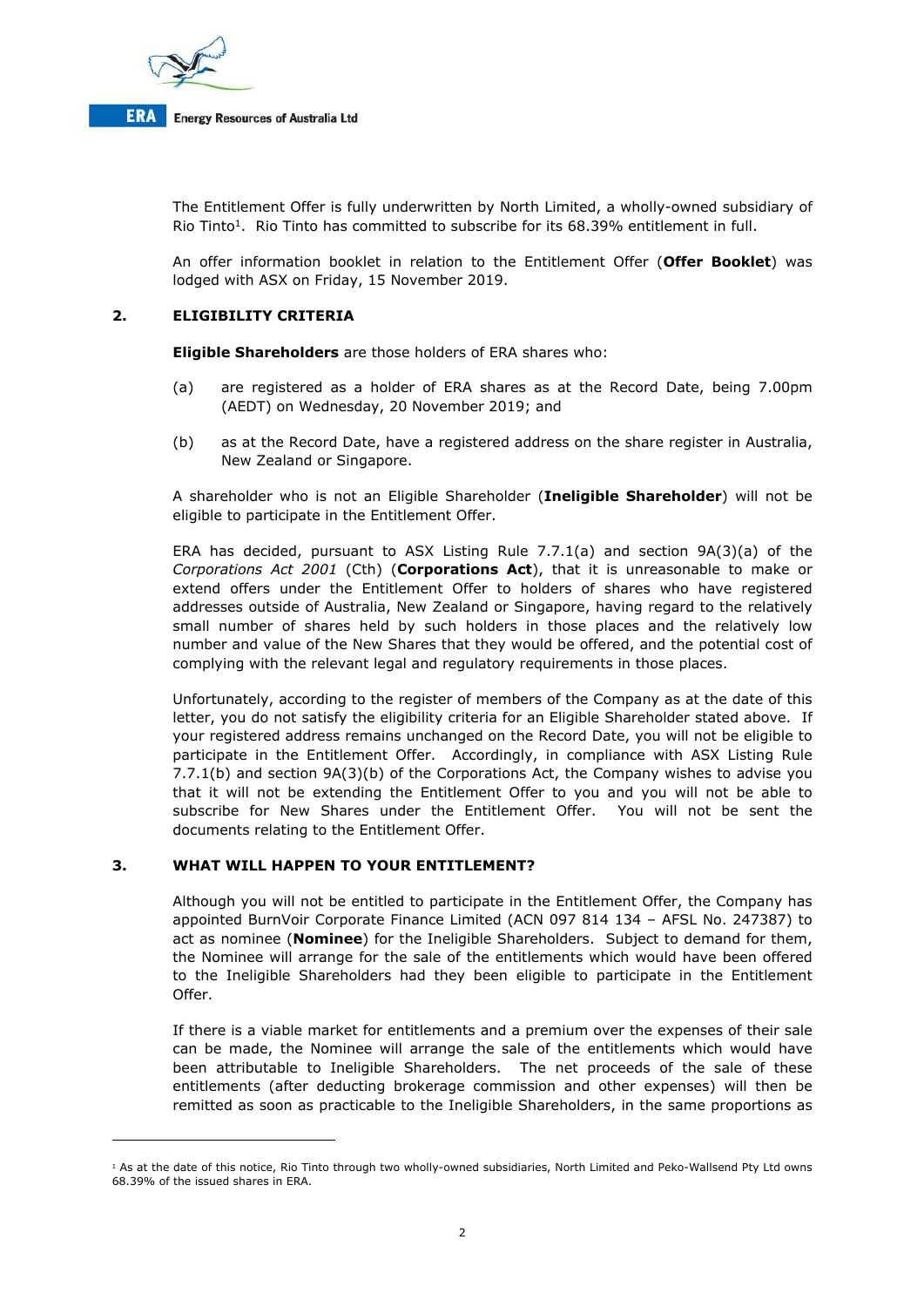

**ERA Energy Resources of Australia Ltd** 

> their respective holdings of ERA shares as at the Record Date bears to the total of the ERA shares held by them as at that time.

> The Nominee will have absolute and sole discretion to determine the price for which the entitlements of Ineligible Shareholders may be sold so that a premium over the expenses of their sale can be made, as well as the timing and manner of such sale. Neither ERA nor the Nominee will be subject to any liability to Ineligible Shareholders for any failure to sell the entitlements of Ineligible Shareholders or to sell them at a particular price.

> If, as a result of the Nominee offering to sell or being invited to sell the entitlements of Ineligible Shareholders, the Nominee forms the reasonable opinion that there is not a viable market for the entitlements or a surplus of sale proceeds over expenses from the sale cannot be obtained for the entitlements that would otherwise have been offered to the Ineligible Shareholders, then the entitlements will be allowed to lapse and will form part of the New Shares offered to Eligible Shareholders under the Shortfall Facility, and to institutional and/or sophisticated investors under the Shortfall Bookbuild. In such circumstances, no money will be payable to Ineligible Shareholders.

#### **You are not required to do anything in response to this letter.**

For further information on the Entitlement Offer or if you believe that you are an Eligible Shareholder, please call the ERA Entitlement Offer Information Line on 1300 221 495 toll free (within Australia) or +61 3 9415 4006 (from outside Australia) from 8.30am to 5.00pm (AEDT) Monday to Friday during the Entitlement Offer period. If you have any further questions, you should consult your stockbroker, accountant or other independent professional adviser.

Yours sincerely

**James O'Connell Legal Counsel & Company Secretary Energy Resources of Australia Ltd**

#### Important information

This letter is issued by Energy Resources of Australia Ltd. This letter is not a prospectus or offering document under Australian law or under any other law. It is for information purposes only and does not constitute an offer, invitation or recommendation to subscribe for, retain, purchase or sell any securities in the Company in any jurisdiction. This letter does not constitute financial product advice and does not and will not form part of any contract for the acquisition of ERA ordinary shares.

This letter does not constitute an offer to sell, or a solicitation of an offer to buy, securities in the United States or any other jurisdiction in which such an offer would be illegal. Neither the entitlements nor the New Shares to be offered and sold in the Entitlement Offer have been, or will be, registered under the U.S. Securities Act of 1933 (**U.S. Securities Act**) or the securities laws of any state or other jurisdiction of the United States. Accordingly, the entitlements may not be exercised or taken up by, and the New Shares may not be offered or sold, directly or indirectly, except pursuant to an exemption from, or in a transaction not subject to, the registration requirements of the U.S. Securities Act and any other applicable securities law of any state or other jurisdiction of the United States. There will be no public offer of the entitlements or the New Shares in the United States.

This letter may not be released or distributed in the United States.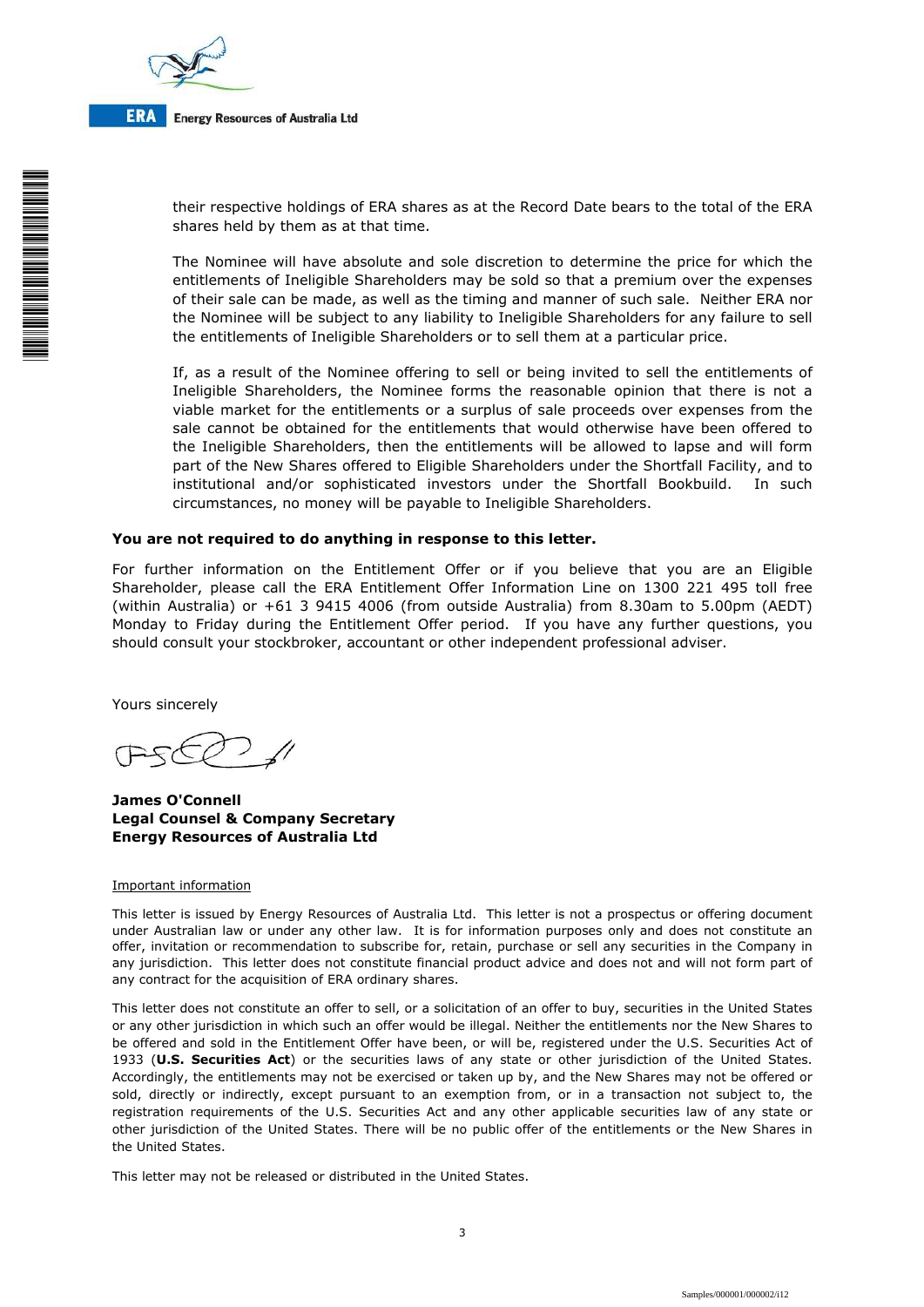**Head office** Level 3, Energy House, 18-20 Cavenagh St, Darwin NT 0800 GPO Box 2394, Darwin NT 0801, Australia **T** +61 8 8924 3500 **F** +61 8 8924 3555

**Ranger mine** Locked Bag 1, Jabiru NT 0886 Australia **T** +61 8 8938 1211 **F** +61 8 8938 1203



18 November 2019

# **NOT FOR DISTRIBUTION OR RELEASE IN THE UNITED STATES**

Dear Nominee/Custodian Shareholder

# **6.13 FOR 1 PRO RATA RENOUNCEABLE ENTITLEMENT OFFER OF NEW FULLY PAID ORDINARY SHARES TO RAISE APPROXIMATELY A\$476 MILLION – NOTIFICATION TO NOMINEES AND/OR CUSTODIANS**

You are being sent this letter because Energy Resources of Australia Ltd (ACN 008 550 865/ASX: ERA) (**ERA** or **Company**) believes that you hold ERA shares as nominee or custodian for other persons. This letter is intended to give you notice of:

- some of the key terms of the Entitlement Offer described below; and
- important information for nominees and/or custodians holding ERA shares, or otherwise acting for, foreign persons in relation to the Entitlement Offer.

This letter is not an offer document. An offer information booklet in relation to the Entitlement Offer (**Offer Booklet**) was lodged with ASX on Friday, 15 November 2019. If you are an Eligible Shareholder, you will also be mailed a copy of the Offer Booklet, together with a personalised Entitlement and Acceptance Form which contains details of your entitlement, on or around Friday, 22 November 2019.

# 1. **THE ENTITLEMENT OFFER**

**.** 

On Friday, 15 November 2019, ERA announced a fully underwritten, renounceable entitlement offer of new fully paid ERA ordinary shares (**New Shares**) to raise approximately A\$476 million (**Entitlement Offer**). The Entitlement Offer is being made to Eligible Shareholders (defined below) to subscribe for 6.13 New Shares for every 1 existing fully paid ERA ordinary share held at 7.00pm Australian Eastern Daylight Time (**AEDT**) on Wednesday, 20 November 2019 (the **Record Date**) (the **ASX Announcement**).

The offer price is A\$0.15 per New Share (**Offer Price**). The Offer Price represents a 38% discount to the 10-day volume weighted average price of \$0.24 per share (rounded to 2 decimal places) to Thursday, 14 November 2019.<sup>1</sup>

 $1$  The Offer Price represents a 8% discount to the theoretical ex-rights price (TERP) of \$0.16 per share (rounded to 2 decimal places) as at 14 November 2019. Note TERP is a theoretical calculation only and the actual price at which shares in ERA trade immediately after the ex date of the Entitlement Offer will depend on many factors and may not be equal to TERP.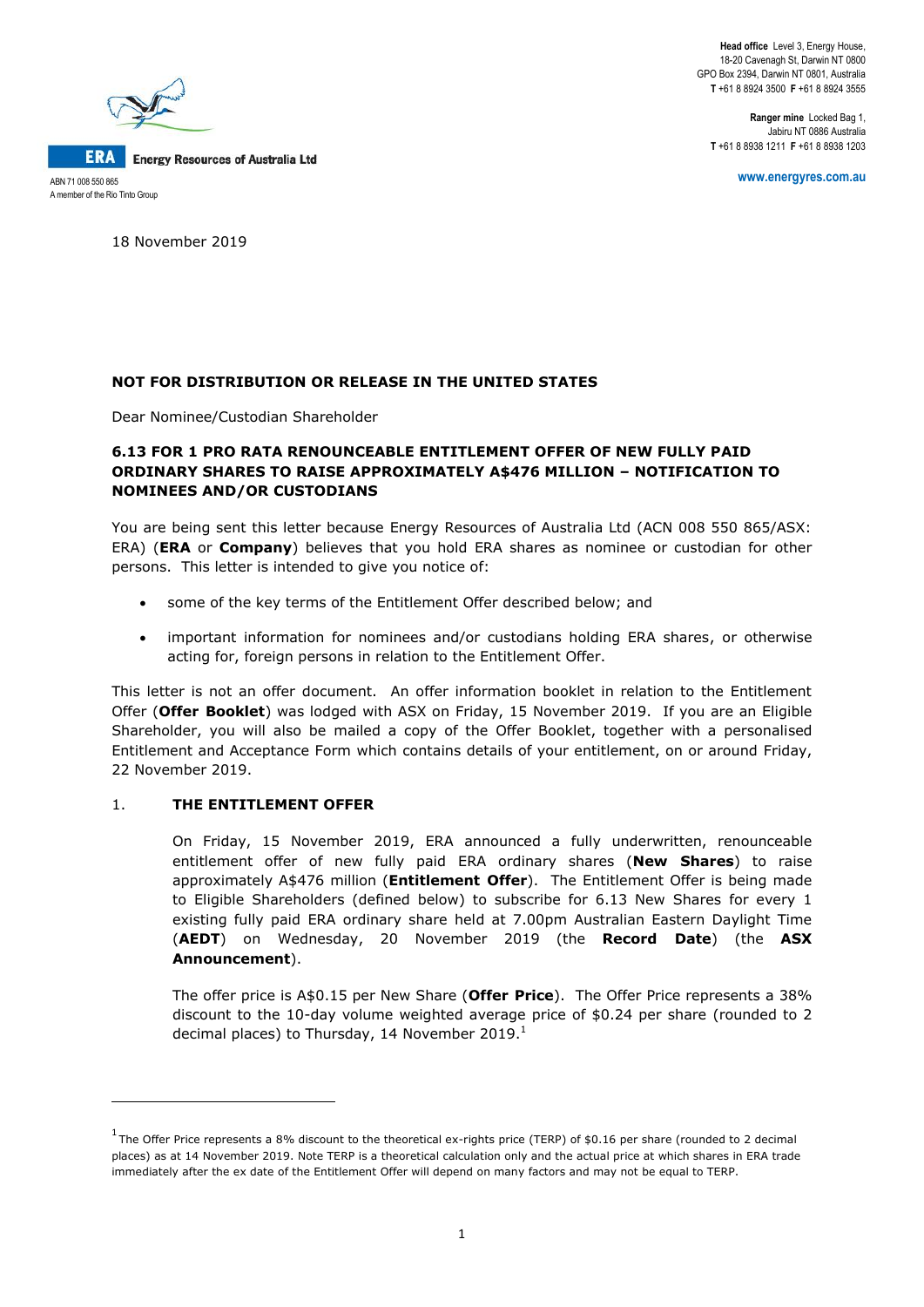

**.** 

#### **ERA** Energy Resources of Australia Ltd

Approximately 3,174 million New Shares will be issued under the Entitlement Offer. The New Shares will rank equally with existing fully paid ordinary ERA shares as from their time of issue.

Eligible Shareholders who take up their entitlements in full may also apply at the Offer Price for New Shares relating to entitlements not taken up under the Entitlement Offer (**Shortfall Facility**). New Shares which are not taken up under this Shortfall Facility will then be offered to institutional and/or sophisticated investors at an issue price that is not less than the Offer Price by Euroz Securities Limited, the broker to the Entitlement Offer (**Shortfall Bookbuild**).

ASIC has granted relief from Australia's takeover laws (Chapter 6 of the *Corporations Act 2001* (Cth) (**Corporations Act**)), which enables Eligible Shareholders to participate in the Shortfall Facility even if by doing so the number of New Shares issued to them would result in the takeover law threshold under section 606 of the Corporations Act being exceeded.

The Entitlement Offer is fully underwritten by North Limited, a wholly-owned subsidiary of Rio Tinto (Underwriter).<sup>2</sup> Any remaining New Shares, not placed through this Shortfall Bookbuild, subject to the Underwriting Agreement, will then be acquired by the Underwriter.

The Entitlement Offer is being made without a prospectus in accordance with section 708AA of the Corporations Act as modified by ASIC Corporations (Non-Traditional Rights Issues) Instrument 2016/84 (**ASIC Instrument**).

# 2. **IMPORTANT INFORMATION FOR NOMINEES AND/OR CUSTODIANS ACTING FOR FOREIGN PERSONS**

The Entitlement Offer is only being extended to persons (**Eligible Shareholders**) who:

- are registered as a holder of ERA shares as at the Record Date, being 7.00pm (AEDT) on Wednesday, 20 November 2019; and
- as at the Record Date, have a registered address on the share register in Australia, New Zealand or Singapore.

ERA is not required to determine whether or not any Eligible Shareholder is acting as nominee or custodian or the identity or residence of any beneficial owners of ERA shares or entitlements. Where any person is acting as nominee or custodian for a foreign person the first-mentioned person will, in dealing with that beneficiary, need to assess whether the distribution of any documents relating to the Entitlement Offer (including this letter) or the indirect participation in the Entitlement Offer by the beneficiary, including following acquisition of entitlements on ASX or otherwise, complies with applicable foreign laws. ERA is not able to advise on foreign laws. Eligible Shareholders who are nominees, trustees or custodians are therefore advised to seek independent advice as to how to proceed.

 $2$  As at the date of this letter, Rio Tinto through two wholly-owned subsidiaries, North Limited and Peko-Wallsend Pty Ltd owns 68.39% of the issued shares in ERA.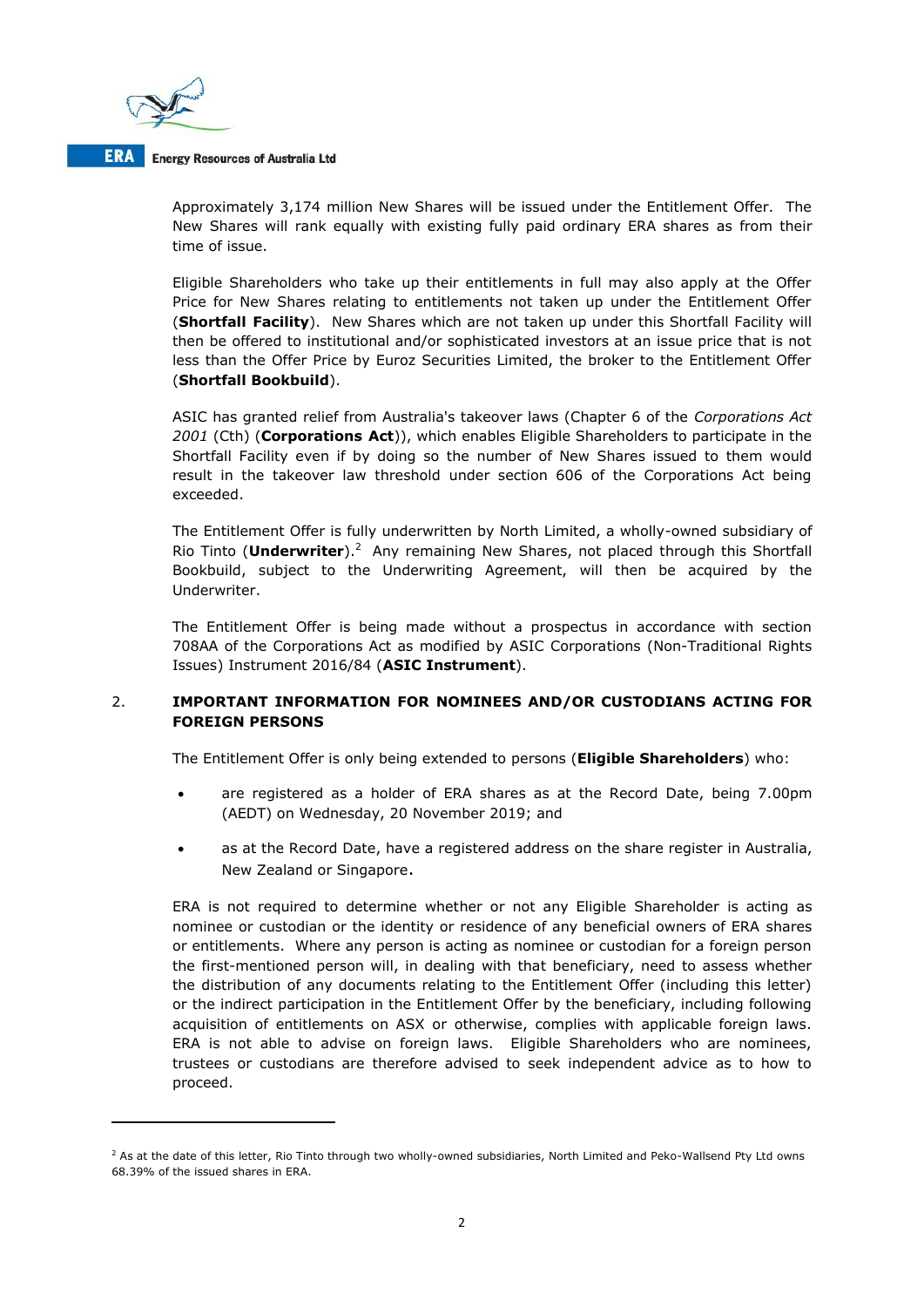

#### **ERA** Energy Resources of Australia Ltd

Under the Entitlement Offer, if you are acting as nominee or custodian for a foreign person you must not apply for New Shares under the Entitlement Offer, submit a personalised Entitlement or Acceptance Form, or otherwise accept the Entitlement Offer on behalf of an Excluded Underlying Shareholder. An **Excluded Underlying Shareholder** is a person for whom ERA shares are held and who is:

- in the United States, or who is acting for the account or benefit of a person in the United States; or
- not eligible or permitted under all applicable securities laws to receive an offer under the Entitlement Offer without any requirement for a prospectus or offer document to be lodged or registered.

You also must not send any documents in relation to the Entitlement Offer, including the Offer Booklet, the investor presentation and the personalised Entitlement and Acceptance Form (**Offer Materials**) to an Excluded Underlying Shareholder.

Any application made on, or otherwise in accordance with, the respective personalised Entitlement and Acceptance Forms by you on behalf of persons for whom you act as nominee and/or custodian must not be for an Excluded Underlying Shareholder and must be in accordance with the terms and conditions of the Offer Booklet. Failure to comply with restrictions contained in this letter may result in violations of applicable securities laws. You are advised to seek independent legal advice as to how to proceed in this regard.

Return of the personalised Entitlement and Acceptance Form will be taken by ERA to constitute a representation by you that there has been no breach of any such laws.

For further information on the Entitlement Offer, please call the ERA Offer Information Line on 1300 221 495 toll free (within Australia) or +61 3 9415 4006 (from outside Australia) between 8.30am to 5.00pm (AEDT) Monday to Friday during the Entitlement Offer period, and read the Offer Booklet when available.

Yours sincerely

**James O'Connell Legal Counsel & Company Secretary Energy Resources of Australia Ltd**

#### Important information

This letter is issued by Energy Resources of Australia Ltd. This letter is not a prospectus or offering document under Australian law or under any other law. It is for information purposes only and does not constitute an offer, invitation or recommendation to subscribe for, retain, purchase or sell any securities in the Company in any jurisdiction. This letter does not constitute financial product advice and does not and will not form part of any contract for the acquisition of ERA ordinary shares.